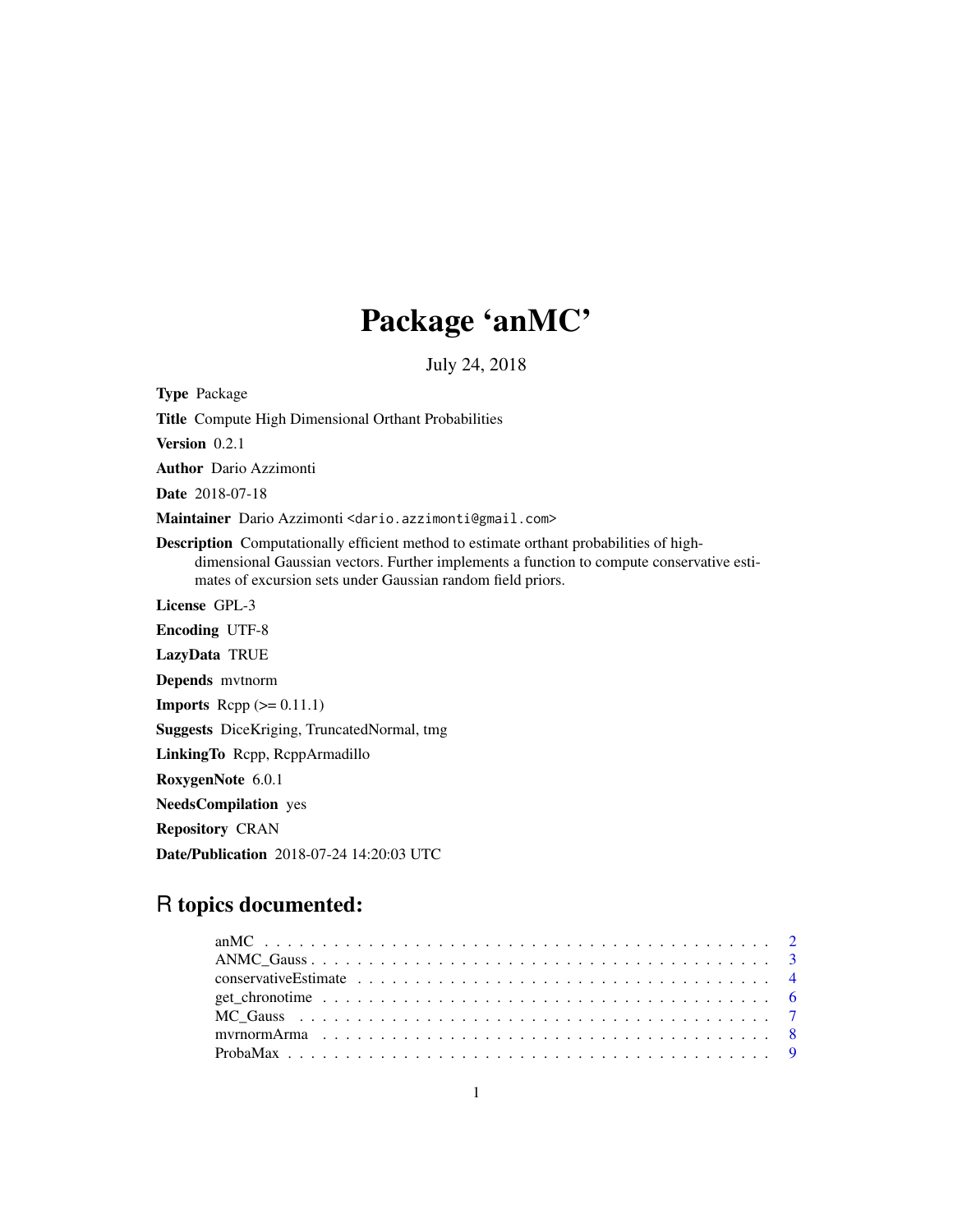<span id="page-1-0"></span>

| Index |  |
|-------|--|
|       |  |
|       |  |
|       |  |
|       |  |
|       |  |

anMC *anMC package*

#### Description

Efficient estimation of high dimensional orthant probabilities. The package main functions are:

- [ProbaMax](#page-8-1): the main function for high dimensional othant probabilities. Computes  $P(maxX >$ t), where X is a Gaussian vector and t is the selected threshold. It implements the GANMC algorithm and allows for user-defined sampler and core probability estimates.
- Probamin: analogous of Probamax for the problem  $P(minX < t)$ , where X is a Gaussian vector and  $t$  is the selected threshold. It implements the GANMC algorithm and allows for userdefined sampler and core probability estimates.
- [conservativeEstimate](#page-3-1): the main function for conservative estimates computation. Requires the mean and covariance of the posterior field at a discretization design.

#### Details

Package: anMC Type: Package Version: 0.2.1 Date: 2018-07-18

# Note

This work was supported in part by the Swiss National Science Foundation, grant number 146354 and the Hasler Foundation, grant number 16065.

# Author(s)

Dario Azzimonti (dario.azzimonti@gmail.com) . Thanks to David Ginsbourger for the fruitful discussions and his continuous help in testing and improving the package.

# References

Azzimonti, D. and Ginsbourger, D. (2018). Estimating orthant probabilities of high dimensional Gaussian vectors with an application to set estimation. Journal of Computational and Graphical Statistics, 27(2), 255-267. [DOI: 10.1080/10618600.2017.1360781](https://doi.org/10.1080/10618600.2017.1360781)

Azzimonti, D. (2016). Contributions to Bayesian set estimation relying on random field priors. PhD thesis, University of Bern.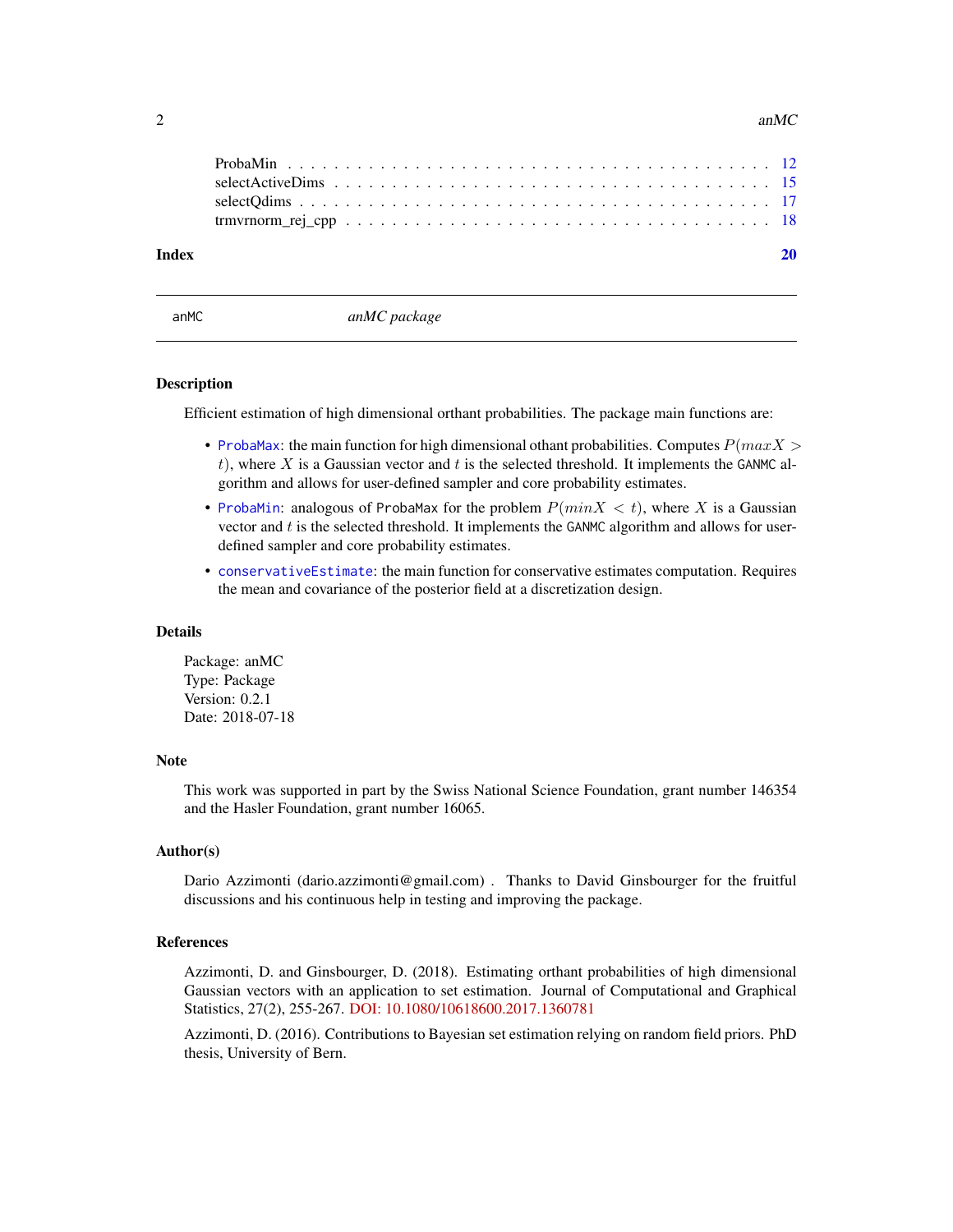# <span id="page-2-0"></span>ANMC\_Gauss 3

Bolin, D. and Lindgren, F. (2015). Excursion and contour uncertainty regions for latent Gaussian models. Journal of the Royal Statistical Society: Series B (Statistical Methodology), 77(1):85–106.

Chevalier, C. (2013). Fast uncertainty reduction strategies relying on Gaussian process models. PhD thesis, University of Bern.

Dickmann, F. and Schweizer, N. (2014). Faster comparison of stopping times by nested conditional Monte Carlo. arXiv preprint arXiv:1402.0243.

Genz, A. (1992). Numerical computation of multivariate normal probabilities. Journal of Computational and Graphical Statistics, 1(2):141–149.

Genz, A. and Bretz, F. (2009). Computation of Multivariate Normal and t Probabilities. Lecture Notes in Statistics 195. Springer-Verlag.

Horrace, W. C. (2005). Some results on the multivariate truncated normal distribution. Journal of Multivariate Analysis, 94(1):209–221.

Robert, C. P. (1995). Simulation of truncated normal variables. Statistics and Computing, 5(2):121– 125.

<span id="page-2-1"></span>

ANMC\_Gauss *ANMC estimate for the remainder*

#### Description

Asymmetric nested Monte Carlo estimation of  $P(max X^{-q} > threshold | max X^{q} \leq threshold)$ where X is a normal vector. It is used for the bias correction in [ProbaMax](#page-8-1) and [ProbaMin](#page-11-1).

# Usage

```
ANMC_Gauss(compBdg, problem, delta = 0.4, type = "M",
  trmvrnorm = trmvrnorm_rej_cpp, typeReturn = 0, verb = 0)
```

| compBdg | total computational budget in seconds.                                                                                 |
|---------|------------------------------------------------------------------------------------------------------------------------|
| problem | list defining the problem with mandatory fields                                                                        |
|         | • muEq = mean vector of $X^q$ ;                                                                                        |
|         | • sigmaEq = covariance matrix of $X^q$ ;                                                                               |
|         | • threshold = fixed threshold $t$ ;                                                                                    |
|         | • muEmq = mean vector of $X^{-q}$ ;                                                                                    |
|         | • wwCondQ = "weights" for $X^{-q} X^q$ [the vector $\Sigma^{-q,q}(\Sigma^q)^{-1}$ ];                                   |
|         | • sigmaCondQChol = Cholesky factorization of the conditional covariance<br>matrix $\Sigma^{-q q}$ ;                    |
| delta   | total proportion of budget assigned to initial estimate (default 0.4), the actual<br>proportion used might be smaller. |
| type    | type of excursion: "m", for minimum below threshold or "M", for maximum<br>above threshold.                            |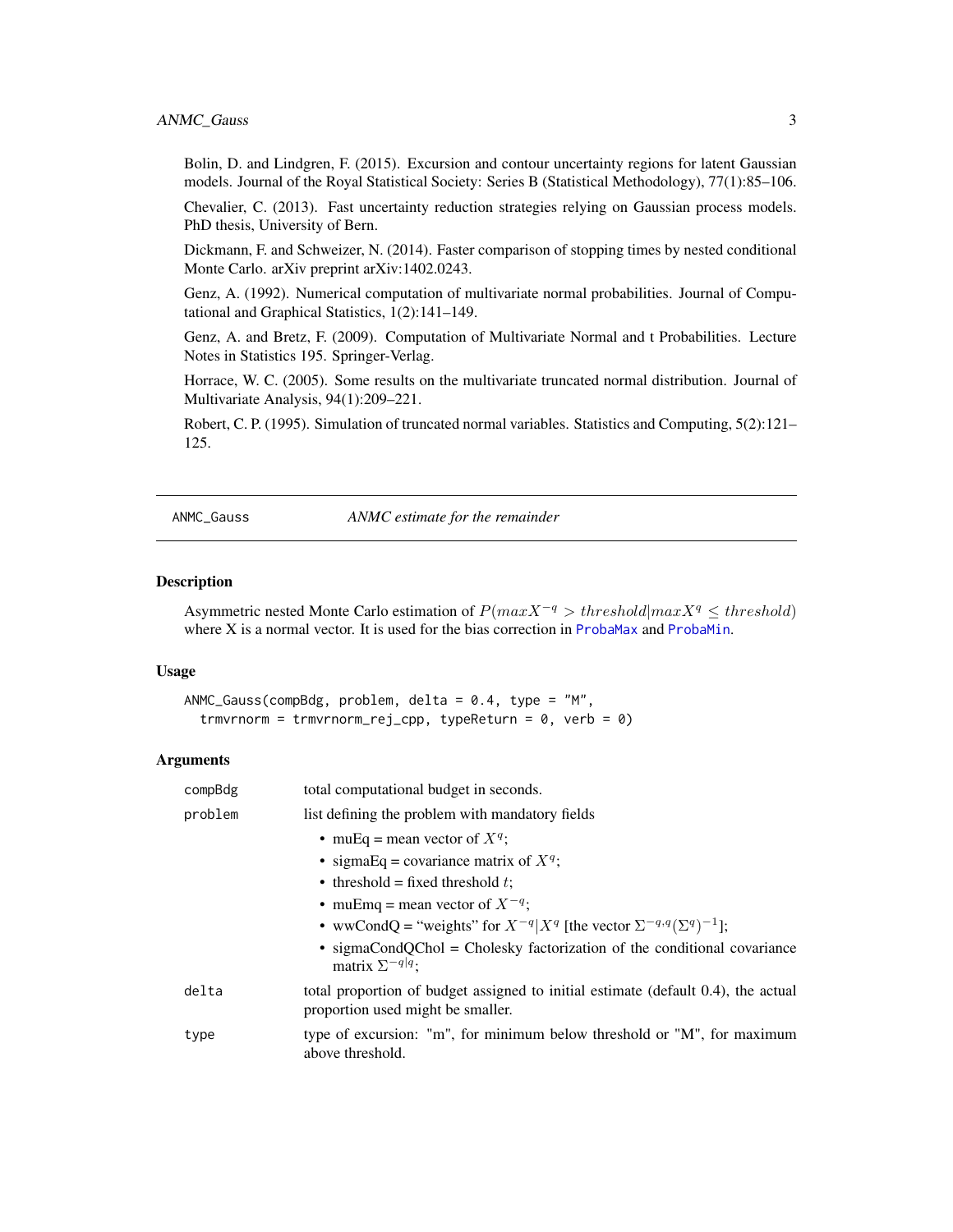<span id="page-3-0"></span>

| trmvrnorm  | function to generate truncated multivariate normal samples, it must have the<br>following signature trmvrnorm(n,mu,sigma,upper,lower,verb), where                                               |
|------------|-------------------------------------------------------------------------------------------------------------------------------------------------------------------------------------------------|
|            | • n: number of simulations;                                                                                                                                                                     |
|            | $\bullet$ mu: mean vector of the Normal variable of dimension $d$ ;                                                                                                                             |
|            | • sigma: covariance matrix of dimension $dx \, dy$ ;                                                                                                                                            |
|            | • upper: vector of upper limits of length d;                                                                                                                                                    |
|            | • lower: vector of lower limits of length d;                                                                                                                                                    |
|            | • verb: the level of verbosity 3 basic, 4 extended.                                                                                                                                             |
|            | It must return a matrix $dx_n$ of realizations. If not specified, the rejection sampler<br>trmvrnorm_rej_cpp is used.                                                                           |
| typeReturn | integer chosen between                                                                                                                                                                          |
|            | • 0 a number with only the probability estimation;                                                                                                                                              |
|            | • 1 light return: a list with the probability estimator, the variance of the es-<br>timator, the vectors of conditional quantities used to obtain $m^*$ and the<br>system dependent parameters; |
|            | • 2 heavy return: the same list as light return with also the computational<br>times and additional intermediate parameters.                                                                    |
| verb       | level of verbosity $(0,1)$ for this function), also sets the verbosity of trmvrnorm (to<br>$verb-1).$                                                                                           |

# Value

A list containing the estimated probability of excursion, see typeReturn for details.

# References

Azzimonti, D. and Ginsbourger, D. (2018). Estimating orthant probabilities of high dimensional Gaussian vectors with an application to set estimation. Journal of Computational and Graphical Statistics, 27(2), 255-267. Preprint at [hal-01289126](https://hal.archives-ouvertes.fr/hal-01289126)

Azzimonti, D. (2016). Contributions to Bayesian set estimation relying on random field priors. PhD thesis, University of Bern.

Dickmann, F. and Schweizer, N. (2014). Faster comparison of stopping times by nested conditional Monte Carlo. arXiv preprint arXiv:1402.0243.

Genz, A. (1992). Numerical computation of multivariate normal probabilities. Journal of Computational and Graphical Statistics, 1(2):141–149.

<span id="page-3-1"></span>conservativeEstimate *Computationally efficient conservative estimate*

# Description

Computes conservative estimates with two step GANMC procedure for a Gaussian vector. The probability is approximated with a biased low dimensional estimator and the bias is corrected with a MC estimator.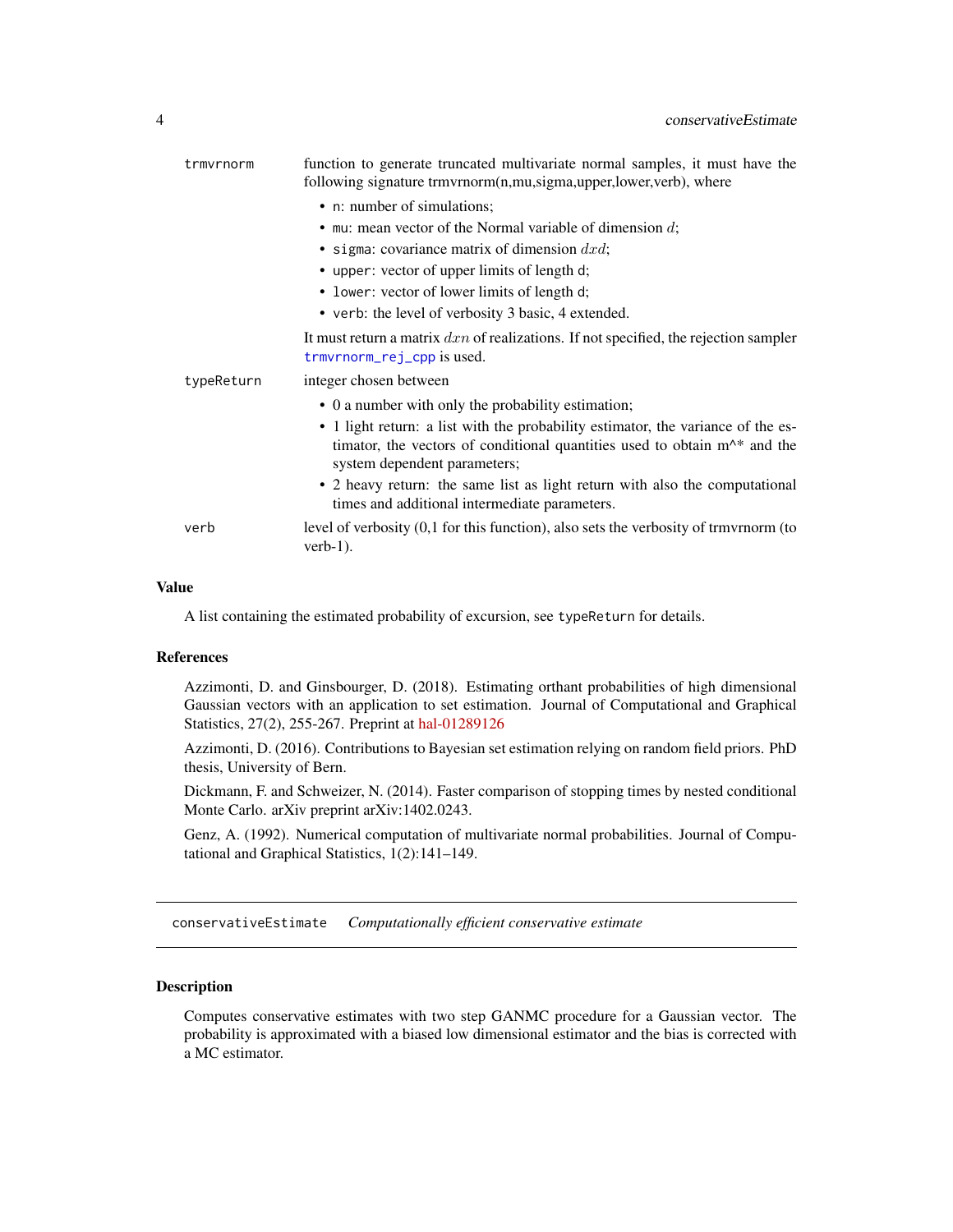# Usage

```
conservativeEstimate(alpha = 0.95, pred, design, threshold, pn = NULL,
  type = ", verb = 1, lightReturn = T, algo = "GANMC")
```
#### Arguments

| alpha       | probability of conservative estimate.                                                                        |
|-------------|--------------------------------------------------------------------------------------------------------------|
| pred        | list containing mean vector (pred\$mean) and covariance matrix (pred\$cov).                                  |
| design      | the discretization design for the field [to be removed?]                                                     |
| threshold   | threshold, real number.                                                                                      |
| pn          | coverage probability function, vector of the same length as pred\$mean (if not<br>specified it is computed). |
| type        | type of excursion: ">" for excursion above threshold or "<" for below.                                       |
| verb        | level of verbosity, integer from $1-7$ .                                                                     |
| lightReturn | boolean for light return.                                                                                    |
| algo        | choice of algorithm for computing probabilities ("GANMC", "GMC").                                            |
|             |                                                                                                              |

# Value

A list containing the conservative estimate (set), the Vorob'ev level (lvs). If lightReturn=FALSE, it also returns the actual probability of the set (proba) and the variance of this estimate (vars).

# References

Azzimonti, D. and Ginsbourger, D. (2018). Estimating orthant probabilities of high dimensional Gaussian vectors with an application to set estimation. Journal of Computational and Graphical Statistics, 27(2), 255-267. Preprint at [hal-01289126](https://hal.archives-ouvertes.fr/hal-01289126)

Azzimonti, D. (2016). Contributions to Bayesian set estimation relying on random field priors. PhD thesis, University of Bern.

Bolin, D. and Lindgren, F. (2015). Excursion and contour uncertainty regions for latent Gaussian models. Journal of the Royal Statistical Society: Series B (Statistical Methodology), 77(1):85–106.

```
if (!requireNamespace("DiceKriging", quietly = TRUE)) {
stop("DiceKriging needed for this example to work. Please install it.",
    call. = FALSE)
}
# Compute conservative estimate of excursion set of testfun below threshold
# Initialize
testfun<-function(x){return(((3*x^2+7*x-3)*exp(-1*(x)^2)*cos(5*pi*x^2)-1.2*x^2))}
mDet<- 1500
# Uniform design points
set.seed(42)
doe<-runif(n = 8)
res<-testfun(doe)
```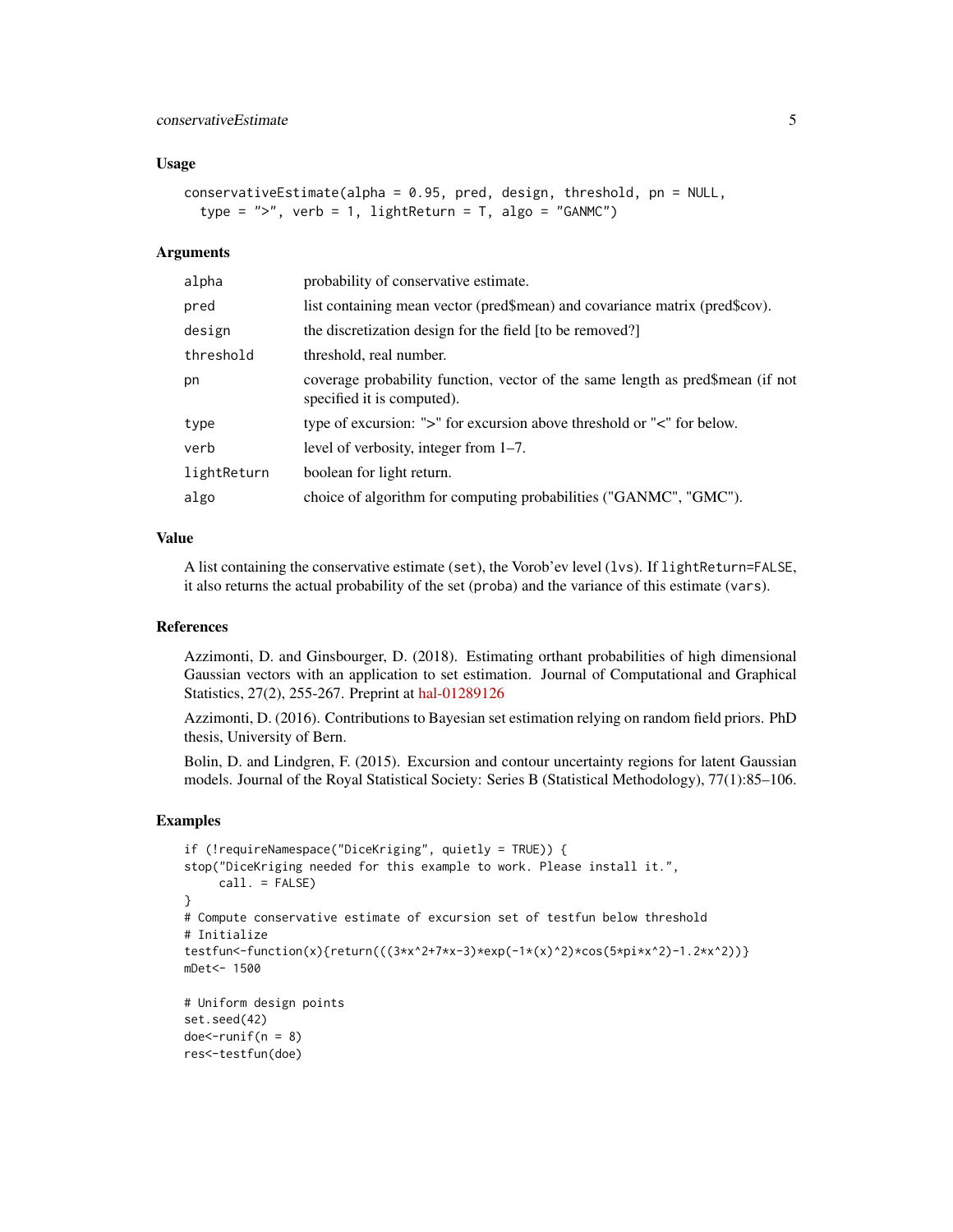```
threshold<-0
# create km
smallKm <- DiceKriging::km(design = matrix(doe,ncol=1),
response = res, covtype = "matern5_2", coef.trend = -1, coef.cov = c(0.05), coef.var = 1.1)
# prediction at newdata
newdata<-data.frame(matrix(seq(0,1,,mDet),ncol=1)); colnames(newdata)<-colnames(smallKm@X)
pred<-DiceKriging::predict.km(object = smallKm,newdata = newdata,type = "UK",cov.compute = TRUE)
## Not run:
# Plot (optional)
plot(seq(0,1,,mDet),pred$mean,type='l')
points(doe,res,pch=10)
abline(h = threshold)
lines(seq(0,1,,mDet),pred$mean+pred$sd,lty=2,col=1)
lines(seq(0,1,,mDet),pred$mean-pred$sd,lty=2,col=1)
## End(Not run)
# Compute the coverage function
pn<-pnorm((threshold-pred$mean)/pred$sd)
## Not run:
pred$cov <- pred$cov + 1e-7*diag(nrow = nrow(pred$cov),ncol = ncol(pred$cov))
CE<-conservativeEstimate(alpha = 0.95,pred = pred,design = as.matrix(newdata),
threshold = threshold, type = "<", verb=1, pn=pn, algo = "ANMC")
points(newdata[CE$set,],rep(-0.1,mDet)[CE$set],col=4,pch="-",cex=2)
## End(Not run)
```

```
get_chronotime Measure elapsed time with C++11 chrono library
```
# Description

Returns a time indicator that can be used to accurately measure elapsed time. The C++11 clock used is chrono::high\_resolution\_clock.

#### Usage

get\_chronotime()

#### Value

A double with the number of nanoseconds elapsed since a fixed epoch.

```
# Measure 1 second sleep
initT<-get_chronotime()
Sys.sleep(1)
measT<-(get_chronotime()-initT)*1e-9
cat("1 second passed in ",measT," seconds.\n")
```
<span id="page-5-0"></span>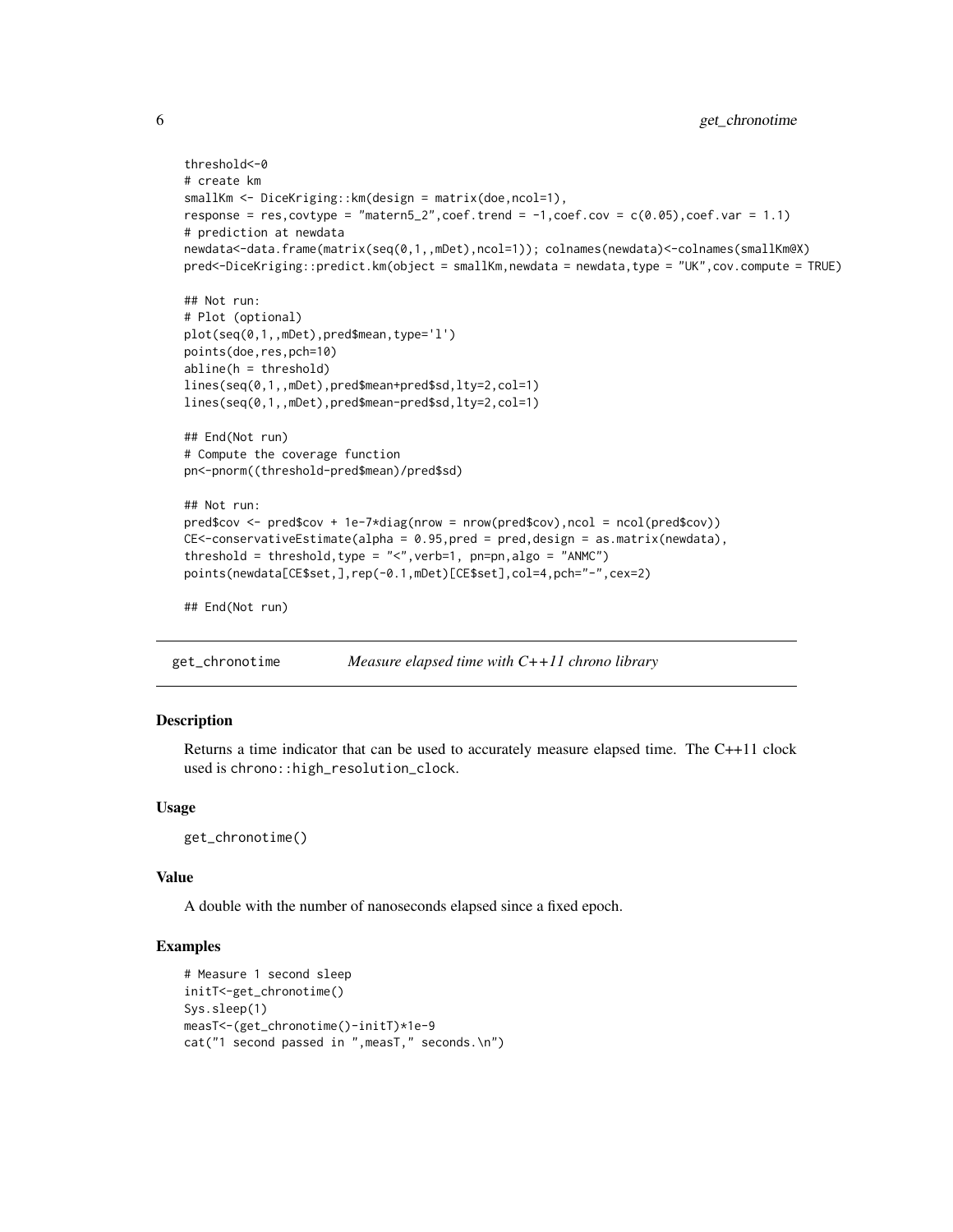<span id="page-6-1"></span><span id="page-6-0"></span>

# Description

Standard Monte Carlo estimate for  $P(max X^{-q} > threshold|max X^{q} \leq threshold)$  or  $P(min X^{-q} <$ threshold|minX<sup>q</sup>  $\geq$  threshold) where X is a normal vector. It is used for the bias correction in [ProbaMax](#page-8-1) and [ProbaMin](#page-11-1).

# Usage

```
MC_Gauss(compBdg, problem, delta = 0.1, type = "M",
  trmvrnorm = trmvrnorm_rej_cpp, typeReturn = 0, verb = 0,
 params = NULL)
```

| compBdg    | total computational budget in seconds.                                                                                                            |
|------------|---------------------------------------------------------------------------------------------------------------------------------------------------|
| problem    | list defining the problem with mandatory fields:                                                                                                  |
|            | • muEq = mean vector of $X^q$ ;                                                                                                                   |
|            | • sigmaEq = covariance matrix of $X^q$ ;                                                                                                          |
|            | $\bullet$ threshold = threshold;                                                                                                                  |
|            | • muEmq = mean vector of $X^{-q}$ ;                                                                                                               |
|            | • wwCondQ = "weights" for $X^{-q} X^q $ the vector $\Sigma^{-q,q}(\Sigma^q)^{-1}$ ];                                                              |
|            | • sigmaCondQChol = Cholesky factorization of the conditional covariance<br>matrix $\Sigma^{-q q}$ .                                               |
| delta      | total proportion of budget assigned to initial estimate (default 0.1), the actual<br>proportion used might be smaller.                            |
| type       | type of excursion: "m", for minimum below threshold or "M", for maximum<br>above threshold.                                                       |
| trmvrnorm  | function to generate truncated multivariate normal samples, it must have the<br>following signature trmvrnorm(n,mu,sigma,upper,lower,verb), where |
|            | • n: number of simulations;                                                                                                                       |
|            | $\bullet$ mu: mean vector of the Normal variable of dimension d;                                                                                  |
|            | • sigma: covariance matrix of dimension $dx \, dy$ ;                                                                                              |
|            | • upper: vector of upper limits of length d;                                                                                                      |
|            | • lower: vector of lower limits of length d;                                                                                                      |
|            | • verb: the level of verbosity 3 basic, 4 extended.                                                                                               |
|            | It must return a matrix $dxn$ of realizations. If not specified, the rejection sampler<br>trmvrnorm_rej_cpp is used.                              |
| typeReturn | integer: $0$ (only the estimate) or $1$ (heavy return with variance of the estimate,<br>parameters of the estimator and computational times).     |
| verb       | the level of verbosity, also sets the verbosity of trmvrnorm (to verb-1).                                                                         |
| params     | system dependent parameters (if NULL they are estimated).                                                                                         |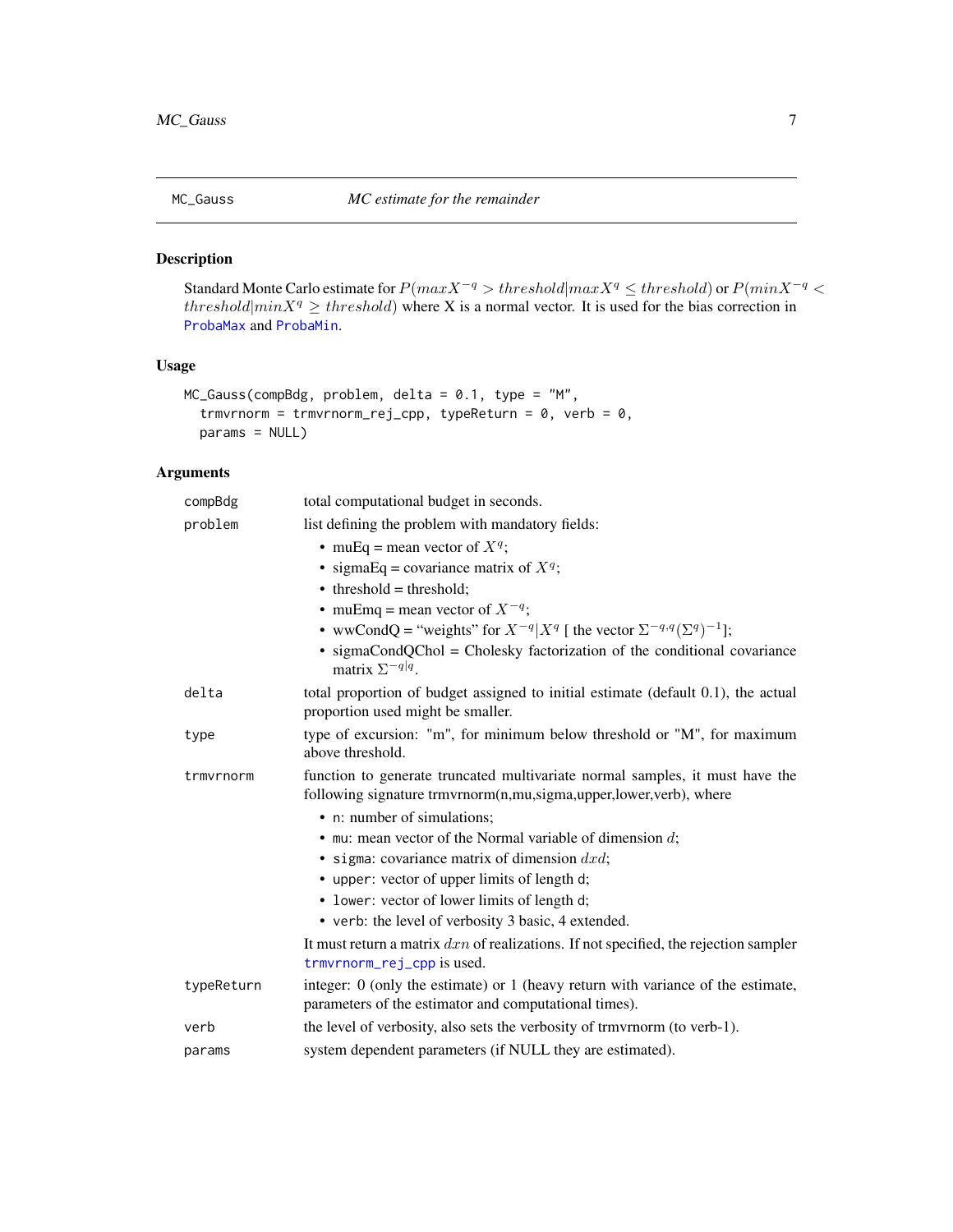# <span id="page-7-0"></span>Value

A list containing the estimated probability of excursion, see typeReturn for details.

#### References

Azzimonti, D. and Ginsbourger, D. (2018). Estimating orthant probabilities of high dimensional Gaussian vectors with an application to set estimation. Journal of Computational and Graphical Statistics, 27(2), 255-267. Preprint at [hal-01289126](https://hal.archives-ouvertes.fr/hal-01289126)

Azzimonti, D. (2016). Contributions to Bayesian set estimation relying on random field priors. PhD thesis, University of Bern.

Genz, A. (1992). Numerical computation of multivariate normal probabilities. Journal of Computational and Graphical Statistics, 1(2):141–149.

mvrnormArma *Sample from multivariate normal distribution with C++*

# Description

Simulates realizations from a multivariate normal with mean mu and covariance matrix sigma.

# Usage

mvrnormArma(n, mu, sigma, chol)

# Arguments

| n     | number of simulations.                                                                                     |
|-------|------------------------------------------------------------------------------------------------------------|
| mu    | mean vector.                                                                                               |
| sigma | covariance matrix or Cholesky decomposition of the matrix (see chol).                                      |
| chol  | integer, if 0 sigma is a covariance matrix, otherwise it is the Cholesky decom-<br>position of the matrix. |

# Value

A matrix of size  $dx_n$  containing the samples.

```
# Simulate 1000 realizations from a multivariate normal vector
mu <- rep(0,200)
Sigma <- diag(rep(1,200))
realizations<-mvrnormArma(n=1000,mu = mu,sigma=Sigma, chol=0)
empMean<-rowMeans(realizations)
empCov<-cov(t(realizations))
# check if the sample mean is close to the actual mean
maxErrorOnMean<-max(abs(mu-empMean))
```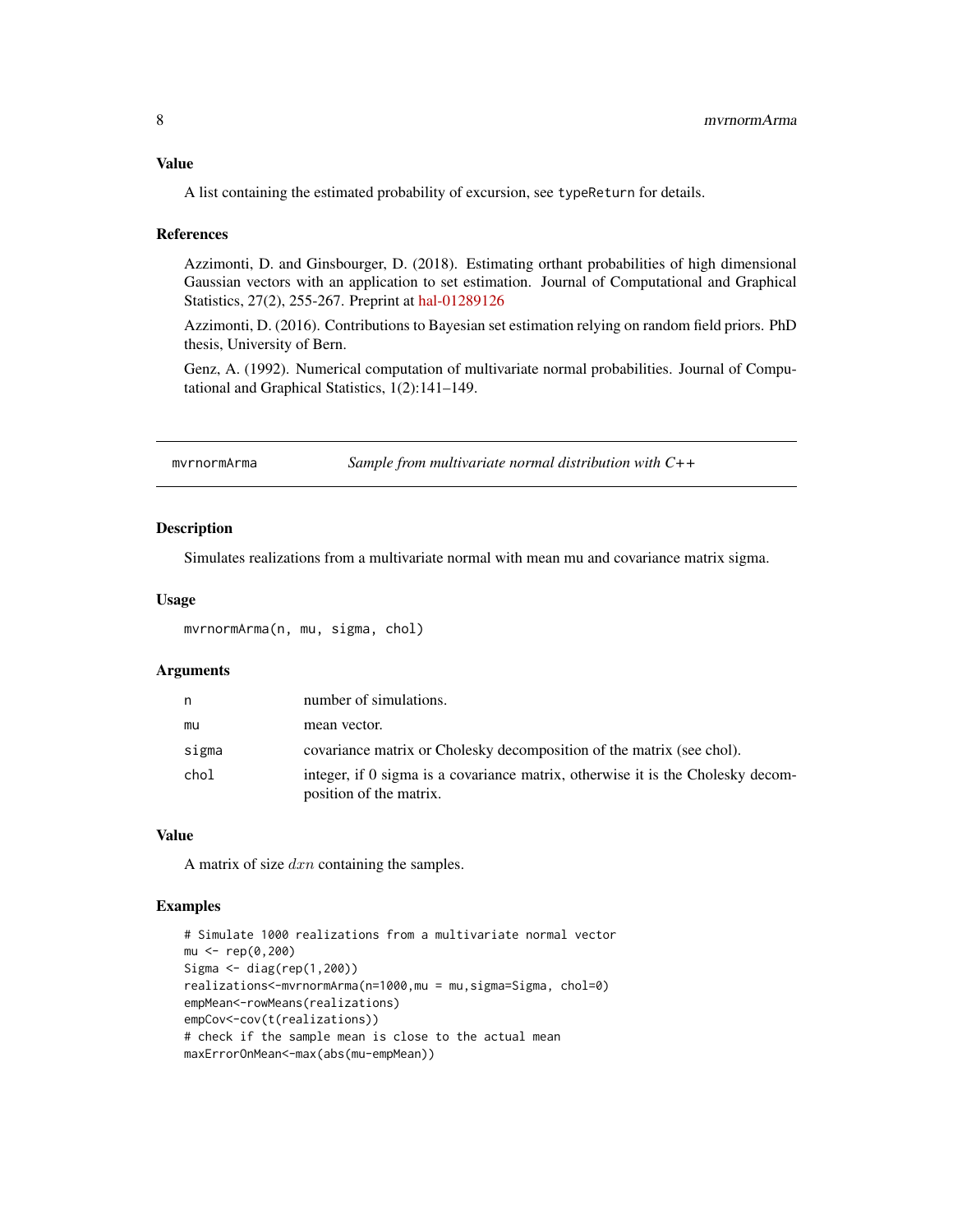# <span id="page-8-0"></span>ProbaMax 9

```
# check if we can estimate correctly the covariance matrix
maxErrorOnVar<-max(abs(rep(1,200)-diag(empCov)))
maxErrorOnCov<-max(abs(empCov[lower.tri(empCov)]))
## Not run:
plot(density(realizations[2,]))
## End(Not run)
```
<span id="page-8-1"></span>

ProbaMax *Probability of exceedance of maximum of Gaussian vector*

# Description

Computes  $P(maxX > threshold)$  with choice of algorithm between ANMC\_Gauss and MC\_Gauss. By default, the computationally expensive sampling parts are computed with the Rcpp functions.

# Usage

```
ProbaMax(cBdg, threshold, mu, Sigma, E = NULL, q = NULL, pn = NULL,
  lightReturn = T, method = 4, verb = 0, Algo = "ANMC",
  trmvrnorm = trmvrnorm_rej_cpp, pmvnorm_usr = pmvnorm)
```

| cBdg        | computational budget.                                                                                                                                                                   |
|-------------|-----------------------------------------------------------------------------------------------------------------------------------------------------------------------------------------|
| threshold   | threshold.                                                                                                                                                                              |
| mu          | mean vector.                                                                                                                                                                            |
| Sigma       | covariance matrix.                                                                                                                                                                      |
| Ε           | discretization design for the field. If NULL, a simplex-lattice design n,n is used,<br>with $n =$ length( $mu$ ). In this case the choice of method=4,5 are not advised.                |
| q           | number of active dimensions, it can be either                                                                                                                                           |
|             | • an integer: in this case the optimal q active dimension are chosen;<br>• a numeric vector of length 2: this is the range where to search for the best<br>number of active dimensions; |
|             | • NULL: q is selected as the best number of active dimensions in the feasible<br>range.                                                                                                 |
| pn          | coverage probability function evaluated with mu, Sigma. If NULL it is computed<br>automatically.                                                                                        |
| lightReturn | boolean, if TRUE light return.                                                                                                                                                          |
| method      | method chosen to select the active dimensions. See select ActiveDims for de-<br>tails.                                                                                                  |
| verb        | level of verbosity (0-5), selects verbosity also for ANMC_Gauss (verb-1) and<br>MC_Gauss (verb-1).                                                                                      |
| Algo        | choice of algorithm to compute the remainder Rq ("ANMC" or "MC").                                                                                                                       |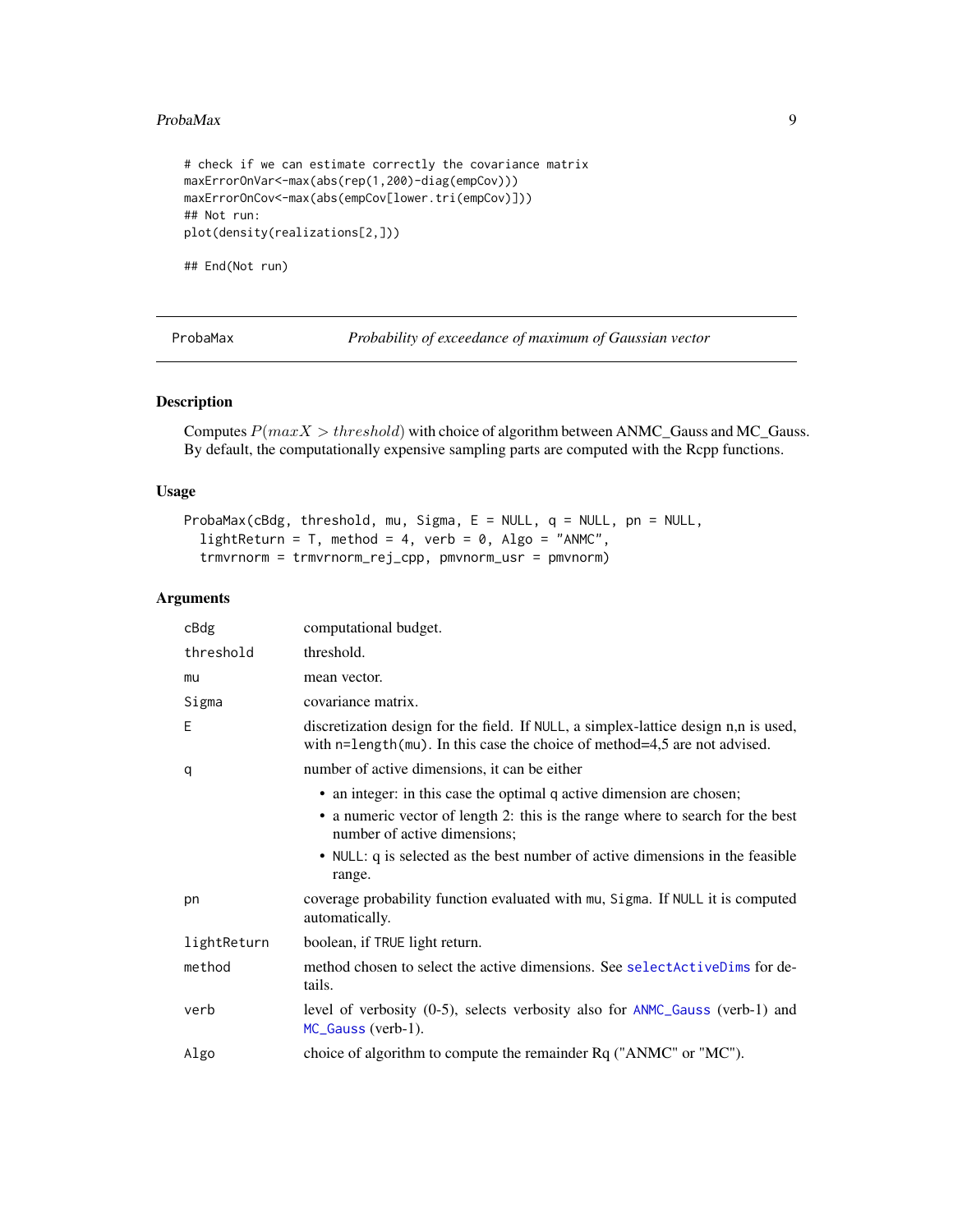<span id="page-9-0"></span>

| trmvrnorm   | function to generate truncated multivariate normal samples, it must have the<br>following signature trmvrnorm(n, mu, sigma, upper, lower, verb), where |
|-------------|--------------------------------------------------------------------------------------------------------------------------------------------------------|
|             | • n: number of simulations;                                                                                                                            |
|             | • mu: mean vector of the Normal variable of dimension $d$ ;                                                                                            |
|             | • sigma: covariance matrix of dimension $dx\,dx$ ;                                                                                                     |
|             | • upper: vector of upper limits of length d;                                                                                                           |
|             | • lower: vector of lower limits of length d;                                                                                                           |
|             | • verb: the level of verbosity 3 basic, 4 extended.                                                                                                    |
|             | It must return a matrix $dxn$ of realizations. If not specified, the rejection sampler<br>trmvrnorm_rej_cpp is used.                                   |
| pmvnorm_usr | function to compute core probability on active dimensions. Inputs:                                                                                     |
|             | • lower: the vector of lower limits of length d.                                                                                                       |
|             | • upper: the vector of upper limits of length d.                                                                                                       |
|             | • mean: the mean vector of length d.                                                                                                                   |
|             | • sigma: the covariance matrix of dimension d.                                                                                                         |
|             | returns a the probability value with attribute "error", the absolute error. Default                                                                    |

is the function [pmvnorm](#page-0-0) from the package mvtnorm.

Value

A list containing

- probability: The probability estimate
- variance: the variance of the probability estimate
- q:the number of selected active dimensions

If lightReturn=F then the list also contains:

- aux\_probabilities: a list with the probability estimates: probability the actual probability, pq the biased estimator  $p_q$ , Rq the conditional probability  $R_q$
- Eq: the points of the design E selected for  $p_q$
- indQ: the indices of the active dimensions chosen for  $p_q$
- resRq: The list returned by the MC method used for  $R_q$

#### References

Azzimonti, D. and Ginsbourger, D. (2018). Estimating orthant probabilities of high dimensional Gaussian vectors with an application to set estimation. Journal of Computational and Graphical Statistics, 27(2), 255-267. Preprint at [hal-01289126](https://hal.archives-ouvertes.fr/hal-01289126)

Azzimonti, D. (2016). Contributions to Bayesian set estimation relying on random field priors. PhD thesis, University of Bern.

Chevalier, C. (2013). Fast uncertainty reduction strategies relying on Gaussian process models. PhD thesis, University of Bern.

Dickmann, F. and Schweizer, N. (2014). Faster comparison of stopping times by nested conditional Monte Carlo. arXiv preprint arXiv:1402.0243.

Genz, A. (1992). Numerical computation of multivariate normal probabilities. Journal of Computational and Graphical Statistics, 1(2):141–149.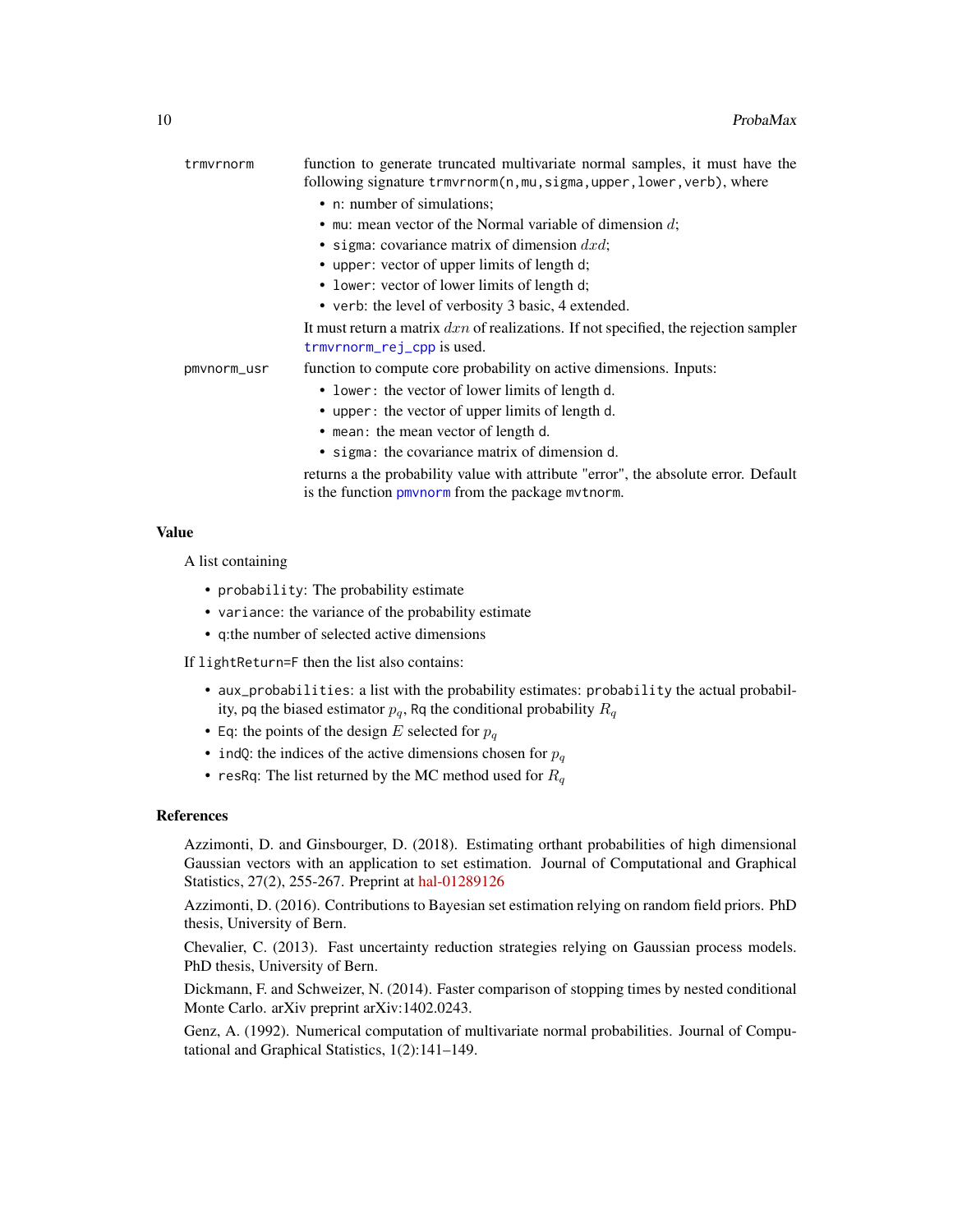# $ProbaMax$  11

```
## Not run:
# Compute probability P(X \in (-\infty,0]) with X~N(0,Sigma)
d<-200 # example dimension
mu < -rep(0, d) # mean of the normal vector
# correlation structure (Miwa et al. 2003, Craig 2008, Botev 2016)
Sigma<-0.5*diag(d)+ 0.5*rep(1,d)%*%t(rep(1,d))
pANMC<-ProbaMax(cBdg=20, q=min(50,d/2), E=seq(0,1,,d), threshold=0, mu=mu, Sigma=Sigma,
pn = NULL, lightReturn = TRUE, method = 3, verb = 2, Algo = "ANMC")
proba<-1-pANMC$probability
# Percentage error
abs(1-pANMC$probability-1/(d+1))/(1/(d+1))
# Implement ProbaMax with user defined function for active dimension probability estimate
if(!requireNamespace("TruncatedNormal", quietly = TRUE)) {
stop("Package TruncatedNormal needed for this example to work. Please install it.",
     call. = FALSE)
}
# define pmvnorm_usr with the function mvNcdf from the package TruncatedNormal
pmvnorm_usr<-function(lower,upper,mean,sigma){
   pMET<-TruncatedNormal::mvNcdf(1 = lower-mean,u = upper-mean, Sig = sigma, n = 5e4)
   res<-pMET$prob
   attr(res,"error")<-pMET$relErr
   return(res)
}
pANMC<-ProbaMax(cBdg=20, q=min(50,d/2), E=seq(0,1,,d), threshold=0, mu=mu, Sigma=Sigma,
pn = NULL, lightReturn = TRUE, method = 3, verb = 2, Algo = "ANMC",pmvnorm_usr=pmvnorm_usr)
proba<-1-pANMC$probability
# Percentage error
abs(1-pANMC$probability-1/(d+1))/(1/(d+1))
# Implement ProbaMax with user defined function for truncated normal sampling
if(!requireNamespace("tmg", quietly = TRUE)) {
stop("Package tmg needed for this example to work. Please install it.",
     call. = FALSE)
}
trmvrnorm_usr<-function(n,mu,sigma,upper,lower,verb){
 M<-chol2inv(chol(sigma))
r=as.vector(M%*%mu)
 if(all(lower==-Inf) && all(upper==Inf)){
  f<- NULL
  g<- NULL
 }else{
```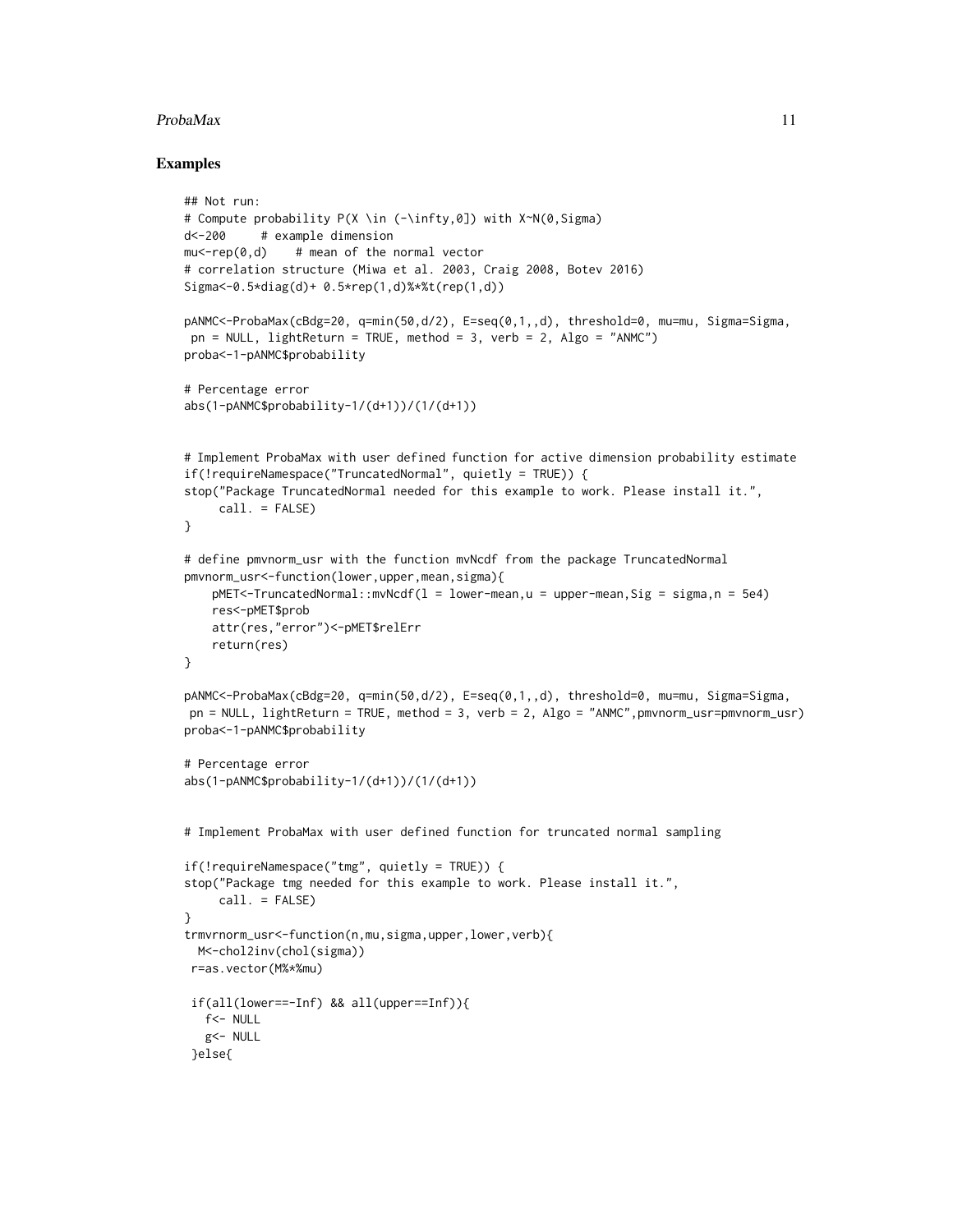```
if(all(lower==-Inf)){
    f<--diag(length(mu))
     g<-upper
     initial<-(upper-1)/2
   }else if(all(upper==Inf)){
    f<-diag(length(mu))
     g<- -lower
     initial<-2*(lower+1)
  }else{
     f<-rbind(-diag(length(mu)),diag(length(mu)))
     g<-c(upper,-lower)
     initial<-(upper-lower)/2
  }
 }
reals_tmg<-tmg::rtmg(n=n,M=M,r=r,initial = initial,f=f,g=g)
return(t(reals_tmg))
}
pANMC<-ProbaMax(cBdg=20, q=min(50,d/2), E=seq(0,1,,d), threshold=0, mu=mu, Sigma=Sigma,
pn = NULL, lightReturn = TRUE, method = 3, verb = 2, Algo = "ANMC",trmvrnorm=trmvrnorm_usr)
proba<-1-pANMC$probability
# Percentage error
abs(1-pANMC$probability-1/(d+1))/(1/(d+1))
## End(Not run)
```
<span id="page-11-1"></span>ProbaMin *Probability of exceedance of minimum of Gaussian vector*

# Description

Computes  $P(minX \leq threshold)$  with choice of algorithm between ANMC\_Gauss and MC\_Gauss. By default, the computationally expensive sampling parts are computed with the Rcpp functions.

# Usage

```
ProbaMin(cBdg, threshold, mu, Sigma, E = NULL, q = NULL, pn = NULL,
  lightReturn = T, method = 4, verb = 0, Algo = "ANMC",
  trmvrnorm = trmvrnorm_rej_cpp, pmvnorm_usr = pmvnorm)
```

| cBdg      | computational budget. |
|-----------|-----------------------|
| threshold | threshold.            |
| mu        | mean vector.          |
| Sigma     | covariance matrix.    |

<span id="page-11-0"></span>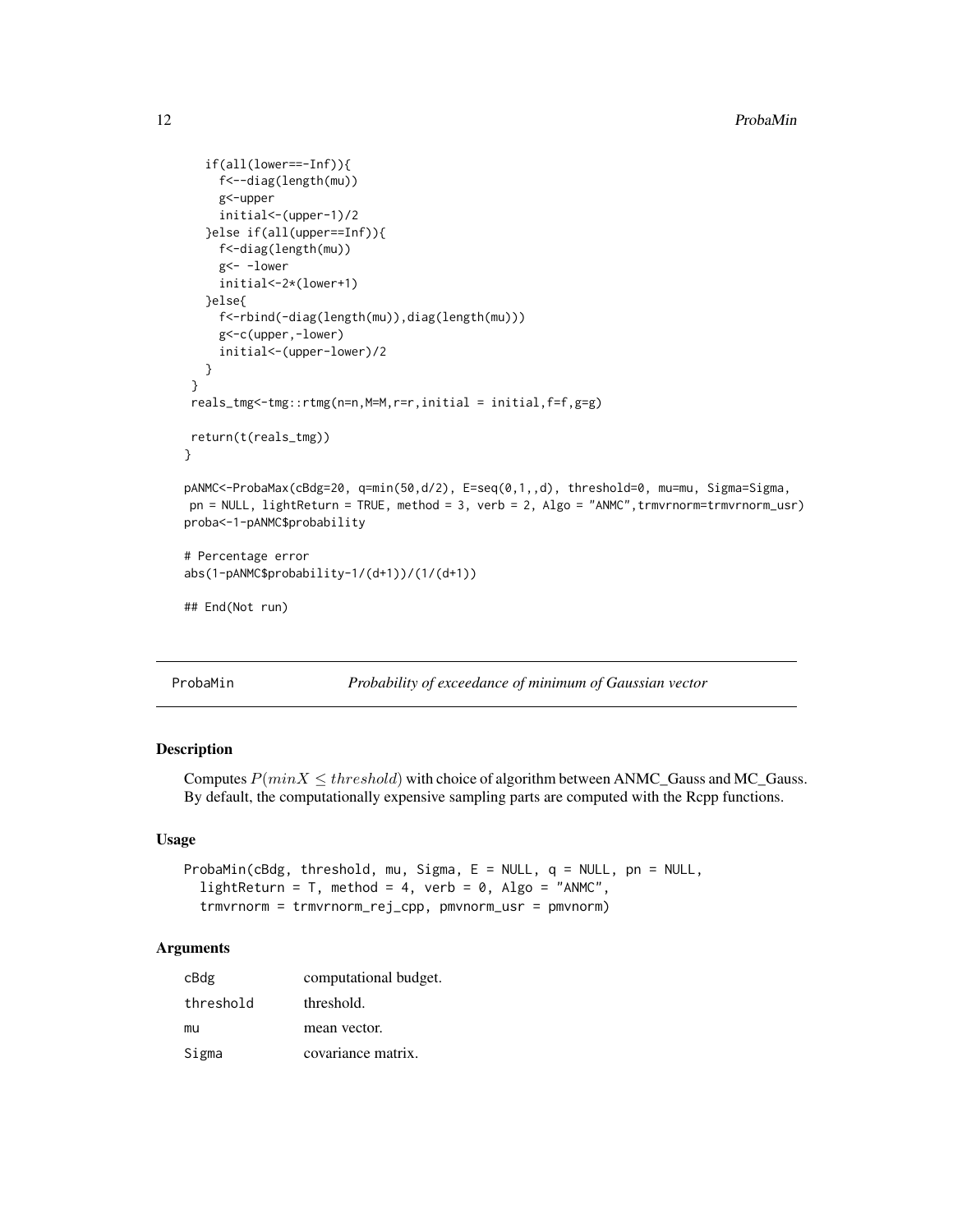# <span id="page-12-0"></span>ProbaMin 13

| Ε           | discretization design for the field. If NULL, a simplex-lattice design n,n is used,<br>with n=length(mu). In this case the choice of method=4,5 are not advised.                        |
|-------------|-----------------------------------------------------------------------------------------------------------------------------------------------------------------------------------------|
| q           | number of active dimensions, it can be either                                                                                                                                           |
|             | • an integer: in this case the optimal q active dimension are chosen;<br>• a numeric vector of length 2: this is the range where to search for the best<br>number of active dimensions; |
|             | • NULL: q is selected as the best number of active dimensions in the feasible<br>range.                                                                                                 |
| pn          | coverage probability function evaluated with mu, Sigma. If NULL it is computed<br>automatically.                                                                                        |
| lightReturn | boolean, if TRUE light return.                                                                                                                                                          |
| method      | method chosen to select the active dimensions. See select ActiveDims for de-<br>tails.                                                                                                  |
| verb        | level of verbosity (0-5), selects verbosity also for ANMC_Gauss (verb-1) and<br>MC_Gauss (verb-1).                                                                                      |
| Algo        | choice of algorithm to compute the remainder Rq ("ANMC" or "MC").                                                                                                                       |
| trmvrnorm   | function to generate truncated multivariate normal samples, it must have the<br>following signature trmvrnorm(n, mu, sigma, upper, lower, verb), where                                  |
|             | • n: number of simulations;                                                                                                                                                             |
|             | $\bullet$ mu: mean vector of the Normal variable of dimension d;                                                                                                                        |
|             | • sigma: covariance matrix of dimension $dx/d$ ;                                                                                                                                        |
|             | • upper: vector of upper limits of length d;                                                                                                                                            |
|             | • lower: vector of lower limits of length d;                                                                                                                                            |
|             | • verb: the level of verbosity 3 basic, 4 extended.                                                                                                                                     |
|             | It must return a matrix $dxn$ of realizations. If not specified, the rejection sampler<br>trmvrnorm_rej_cpp is used.                                                                    |
| pmvnorm_usr | function to compute core probability on active dimensions. Inputs:                                                                                                                      |
|             | • lower: the vector of lower limits of length d.                                                                                                                                        |
|             | • upper: the vector of upper limits of length d.                                                                                                                                        |
|             | • mean: the mean vector of length d.                                                                                                                                                    |
|             | • sigma: the covariance matrix of dimension d.                                                                                                                                          |
|             | returns a the probability value with attribute "error", the absolute error. Default                                                                                                     |

is the function [pmvnorm](#page-0-0) from the package mvtnorm.

# Value

A list containing

- probability: The probability estimate
- variance: the variance of the probability estimate
- q:the number of selected active dimensions

If lightReturn=F then the list also contains: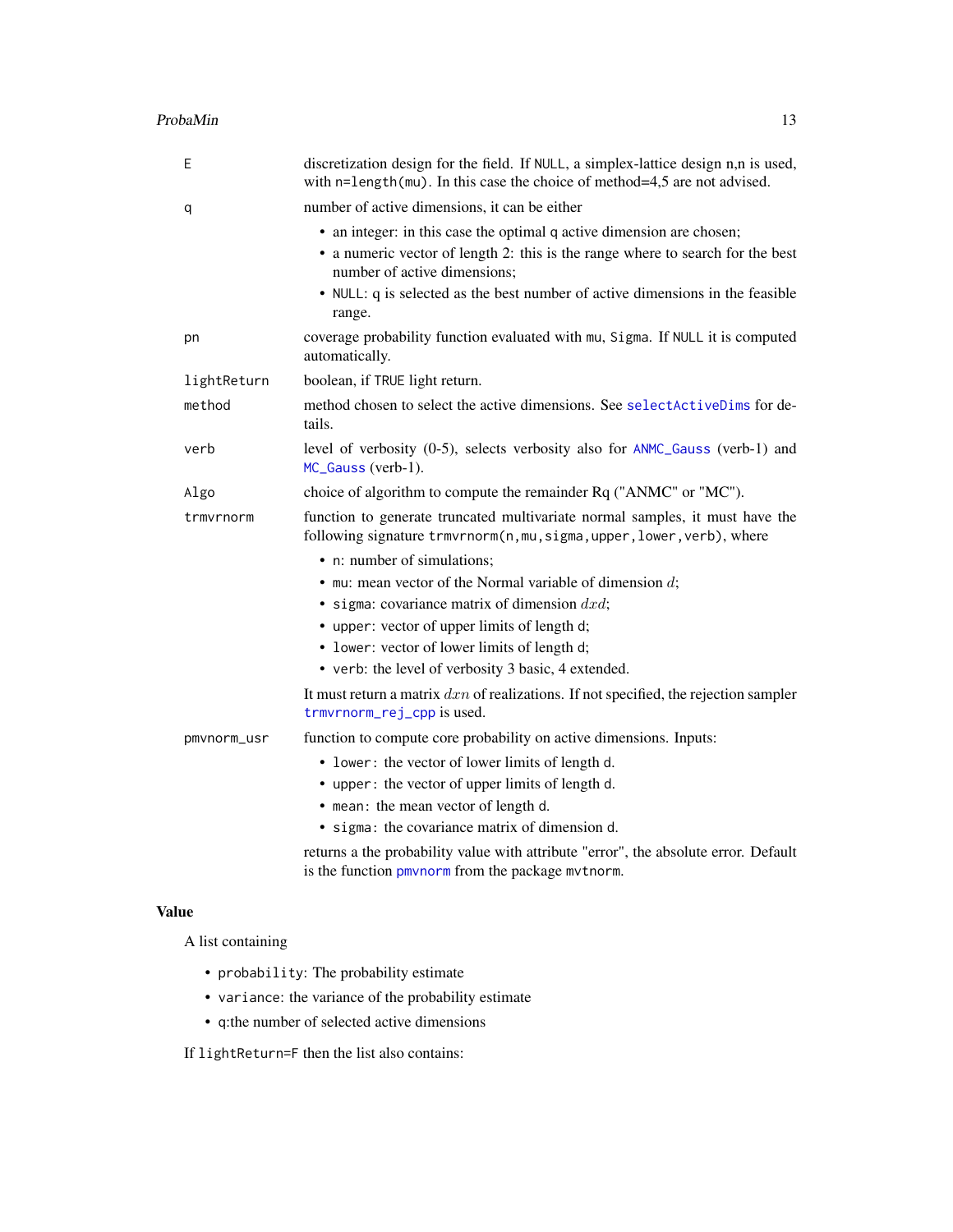- aux\_probabilities: a list with the probability estimates: probability the actual probability, pq the biased estimator  $p_q$ , Rq the conditional probability  $R_q$
- Eq: the points of the design E selected for  $p_q$
- indQ: the indices of the active dimensions chosen for  $p_q$
- resRq: The list returned by the MC method used for  $R_q$

# References

Azzimonti, D. and Ginsbourger, D. (2018). Estimating orthant probabilities of high dimensional Gaussian vectors with an application to set estimation. Journal of Computational and Graphical Statistics, 27(2), 255-267. Preprint at [hal-01289126](https://hal.archives-ouvertes.fr/hal-01289126)

Azzimonti, D. (2016). Contributions to Bayesian set estimation relying on random field priors. PhD thesis, University of Bern.

Chevalier, C. (2013). Fast uncertainty reduction strategies relying on Gaussian process models. PhD thesis, University of Bern.

Dickmann, F. and Schweizer, N. (2014). Faster comparison of stopping times by nested conditional Monte Carlo. arXiv preprint arXiv:1402.0243.

Genz, A. (1992). Numerical computation of multivariate normal probabilities. Journal of Computational and Graphical Statistics, 1(2):141–149.

```
## Not run:
# Compute probability P(X \in [0,\infty]) with X~N(0,Sigma)
d<-200 # example dimension
mu < -rep(0, d) # mean of the normal vector
# correlation structure (Miwa et al. 2003, Craig 2008, Botev 2016)
Sigma<-0.5*diag(d)+ 0.5*rep(1,d)%*%t(rep(1,d))
pANMC<-ProbaMin(cBdg=20, q=min(50,d/2), E=seq(0,1,,d), threshold=0, mu=mu, Sigma=Sigma,
pn = NULL, lightReturn = TRUE, method = 3, verb = 2, Algo = "ANMC")
proba<-1-pANMC$probability
# Percentage error
abs(1-pANMC$probability-1/(d+1))/(1/(d+1))
# Implement ProbaMin with user defined function for active dimension probability estimate
if(!requireNamespace("TruncatedNormal", quietly = TRUE)) {
stop("TruncatedNormal needed for this example to work. Please install it.",
     call. = FALSE)
}
# define pmvnorm_usr with the function mvNcdf from the package TruncatedNormal
pmvnorm_usr<-function(lower,upper,mean,sigma){
   pMET<-TruncatedNormal::mvNcdf(l = lower-mean,u = upper-mean,Sig = sigma,n = 5e4)
    res<-pMET$prob
   attr(res,"error")<-pMET$relErr
   return(res)
}
pANMC<-ProbaMin(cBdg=20, q=min(50,d/2), E=seq(0,1,,d), threshold=0, mu=mu, Sigma=Sigma,
```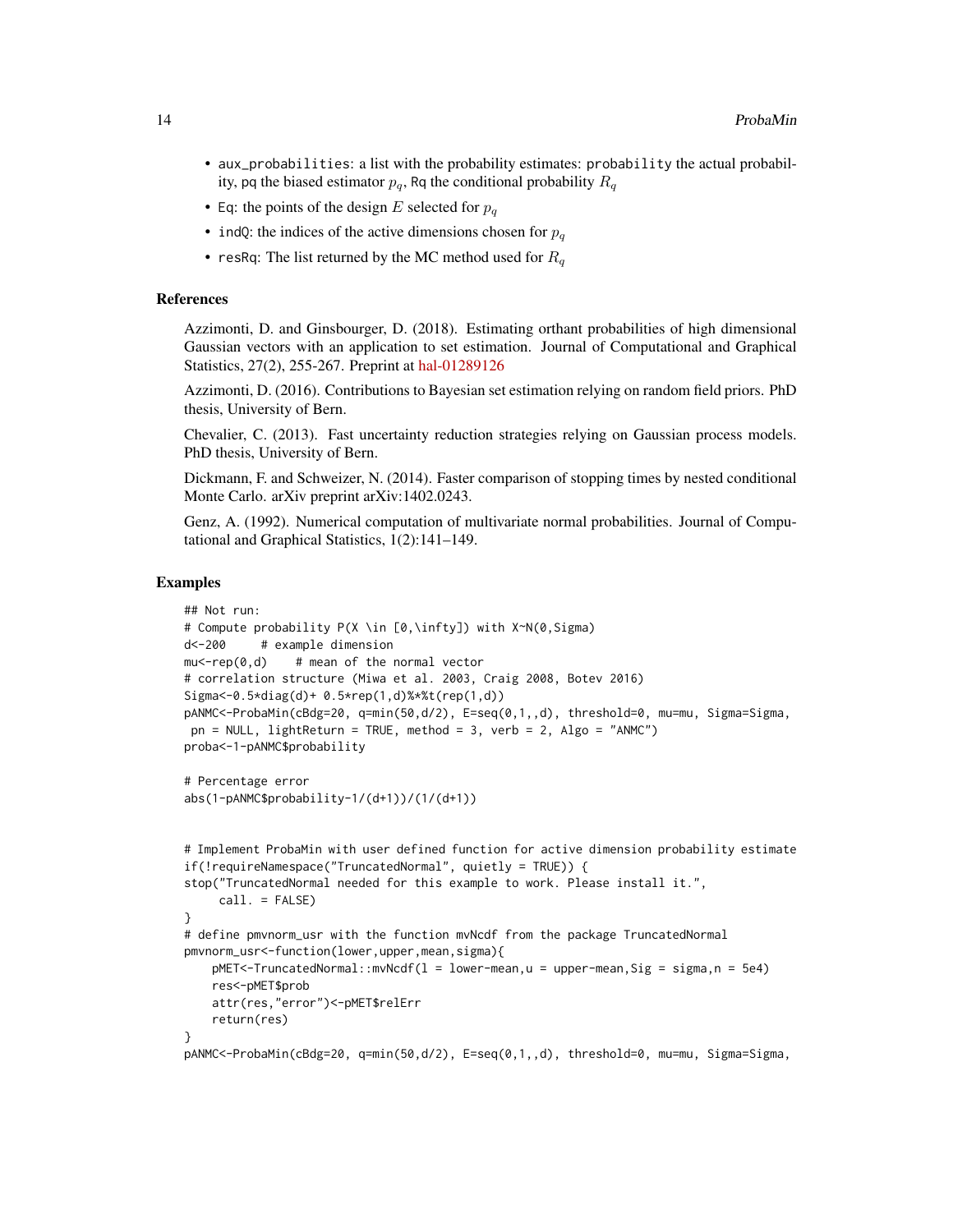```
pn = NULL, lightReturn = TRUE, method = 3, verb = 2, Algo = "ANMC", pmvnorm_usr=pmvnorm_usr)
proba<-1-pANMC$probability
# Percentage error
abs(1-pANMC$probability-1/(d+1))/(1/(d+1))
# Implement ProbaMax with user defined function for truncated normal sampling
if(!requireNamespace("tmg", quietly = TRUE)) {
stop("Package tmg needed for this example to work. Please install it.",
     call. = FALSE)
}
trmvrnorm_usr<-function(n,mu,sigma,upper,lower,verb){
M<-chol2inv(chol(sigma))
r=as.vector(M%*%mu)
if(all(lower==-Inf) && all(upper==Inf)){
  f<- NULL
  g<- NULL
 }else{
   if(all(lower==-Inf)){
    f<--diag(length(mu))
    g<-upper
    initial<-(upper-1)/2
   }else if(all(upper==Inf)){
     f<-diag(length(mu))
     g<- -lower
     initial<-2*(lower+1)
  }else{
    f<-rbind(-diag(length(mu)),diag(length(mu)))
     g<-c(upper,-lower)
     initial<-(upper-lower)/2
  }
}
reals_tmg<-tmg::rtmg(n=n,M=M,r=r,initial = initial,f=f,g=g)
return(t(reals_tmg))
}
pANMC<-ProbaMin(cBdg=20, q=min(50,d/2), E=seq(0,1,,d), threshold=0, mu=mu, Sigma=Sigma,
pn = NULL, lightReturn = TRUE, method = 3, verb = 2, Algo = "ANMC",trmvrnorm=trmvrnorm_usr)
proba<-1-pANMC$probability
# Percentage error
abs(1-pANMC$probability-1/(d+1))/(1/(d+1))
## End(Not run)
```
<span id="page-14-1"></span>selectActiveDims *Select active dimensions for small dimensional estimate*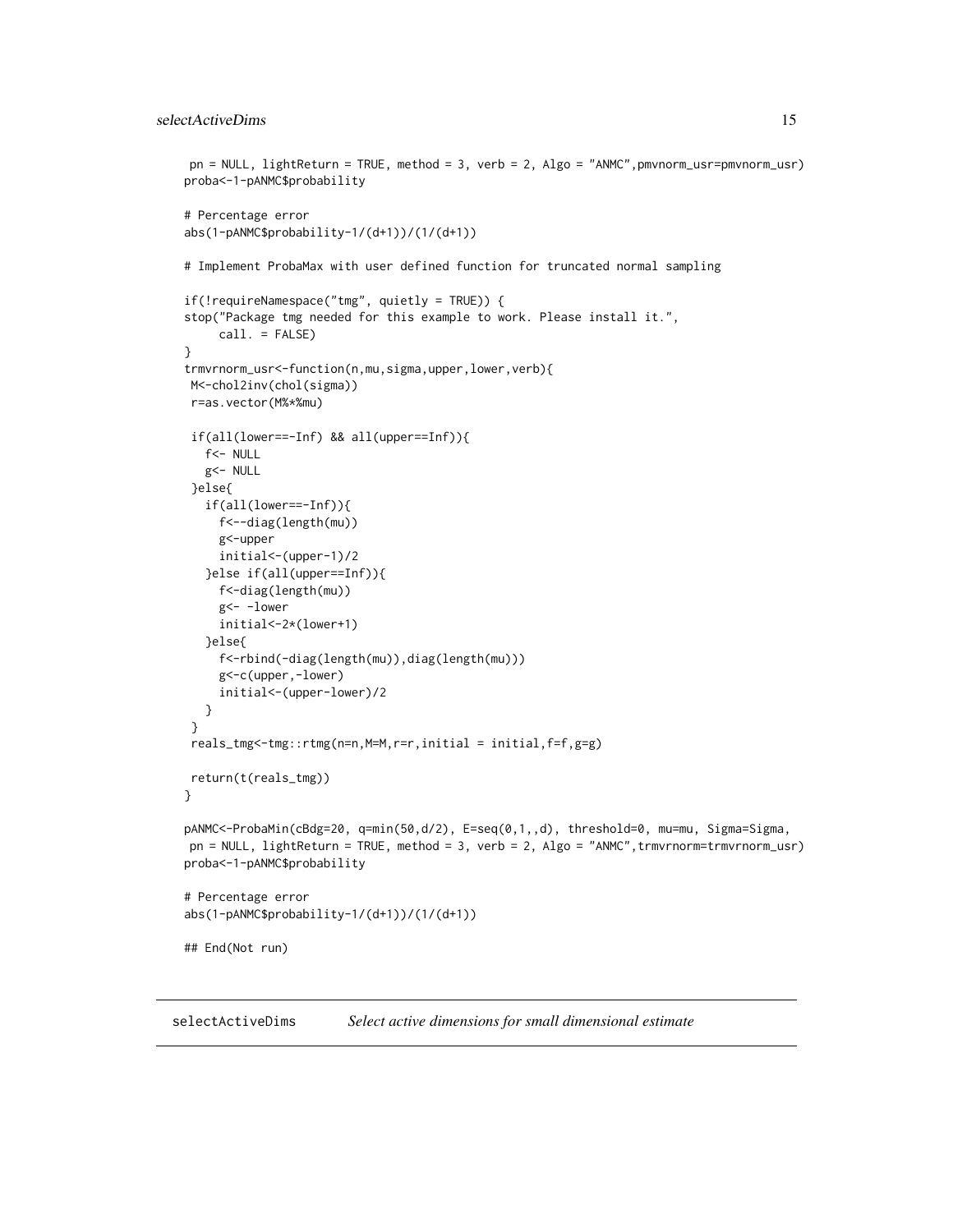# <span id="page-15-0"></span>Description

The function selectActiveDims selects the active dimensions for the computation of  $p_q$  with an heuristic method.

# Usage

```
selectActiveDims(q = NULL, E, threshold, mu, Sigma, pn = NULL, method = 1,
 verb = 0, pmvnorm_usr = pmvnorm)
```
# Arguments

| q           | either the fixed number of active dimensions or the range where the number of<br>active dimensions is chosen with selectQdims. If NULL the function selectQdims<br>is called. |
|-------------|-------------------------------------------------------------------------------------------------------------------------------------------------------------------------------|
| Ε           | discretization design for the field.                                                                                                                                          |
| threshold   | threshold.                                                                                                                                                                    |
| mu          | mean vector.                                                                                                                                                                  |
| Sigma       | covariance matrix.                                                                                                                                                            |
| pn          | coverage probability function based on threshold, mu and Sigma. If NULL it is<br>computed.                                                                                    |
| method      | integer chosen between                                                                                                                                                        |
|             | • 0 selects by taking equally spaced indexes in mu;                                                                                                                           |
|             | • 1 samples from pn;                                                                                                                                                          |
|             | • 2 samples from $pn*(1-pn)$ ;                                                                                                                                                |
|             | • 3 samples from pn adjusting for the distance (tries to explore all modes);                                                                                                  |
|             | • 4 samples from $pn*(1-pn)$ adjusting for the distance (tries to explore all<br>modes);                                                                                      |
|             | • 5 samples with uniform probabilities.                                                                                                                                       |
| verb        | level of verbosity: 0 returns nothing, 1 returns minimal info                                                                                                                 |
| pmvnorm_usr | function to compute core probability on active dimensions. Inputs:                                                                                                            |
|             | • lower: the vector of lower limits of length d.                                                                                                                              |
|             | • upper: the vector of upper limits of length d.                                                                                                                              |
|             | • mean: the mean vector of length d.                                                                                                                                          |
|             | • sigma: the covariance matrix of dimension d.                                                                                                                                |
|             | returns a the probability value with attribute "error", the absolute error. Default<br>is the function pmynorm from the package mythorm.                                      |

# Value

A vector of integers denoting the chosen active dimensions of the vector mu.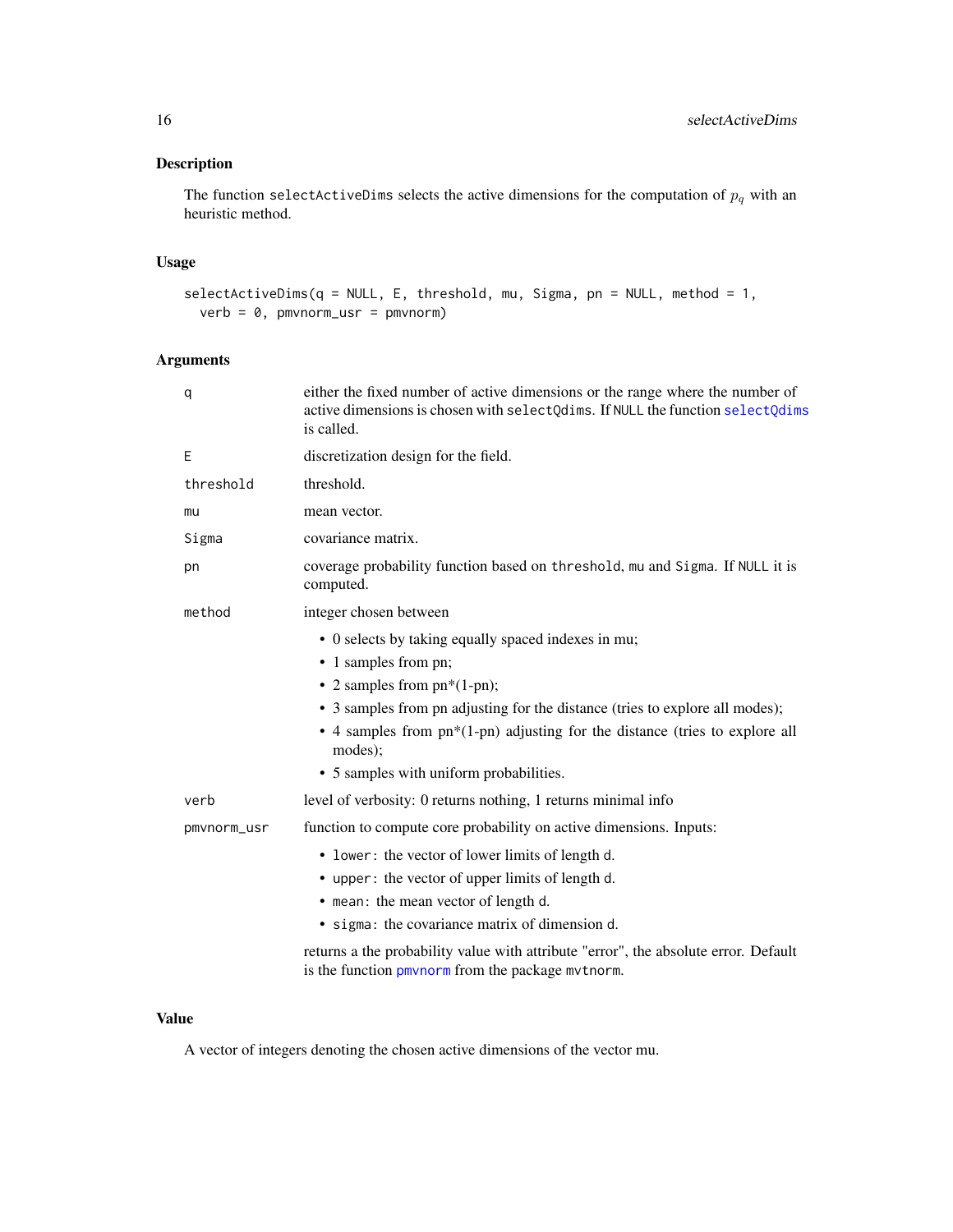# <span id="page-16-0"></span>selectQdims 17

# References

Azzimonti, D. and Ginsbourger, D. (2018). Estimating orthant probabilities of high dimensional Gaussian vectors with an application to set estimation. Journal of Computational and Graphical Statistics, 27(2), 255-267. Preprint at [hal-01289126](https://hal.archives-ouvertes.fr/hal-01289126)

Azzimonti, D. (2016). Contributions to Bayesian set estimation relying on random field priors. PhD thesis, University of Bern.

Chevalier, C. (2013). Fast uncertainty reduction strategies relying on Gaussian process models. PhD thesis, University of Bern.

Genz, A. (1992). Numerical computation of multivariate normal probabilities. Journal of Computational and Graphical Statistics, 1(2):141–149.

<span id="page-16-1"></span>selectQdims *Iteratively select active dimensions*

# Description

The function selectQdims iteratively selects the number of active dimensions and the dimensions themselves for the computation of  $p_q$ . The number of dimensions is increased until  $p_q - p_{q-1}$  is smaller than the error of the procedure.

# Usage

```
selectQdims(E, threshold, mu, Sigma, pn = NULL, method = 1,
  reducedReturn = T, verb = 0, limits = NULL, pmvnorm_usr = pmvnorm)
```

| E             | discretization design for the field.                                                                                                                                                                                                                                                                                                 |
|---------------|--------------------------------------------------------------------------------------------------------------------------------------------------------------------------------------------------------------------------------------------------------------------------------------------------------------------------------------|
| threshold     | threshold.                                                                                                                                                                                                                                                                                                                           |
| mu            | mean vector.                                                                                                                                                                                                                                                                                                                         |
| Sigma         | covariance matrix.                                                                                                                                                                                                                                                                                                                   |
| pn            | coverage probability function based on threshold, mu and Sigma. If NULL it is<br>computed.                                                                                                                                                                                                                                           |
| method        | integer chosen between                                                                                                                                                                                                                                                                                                               |
|               | • 0 selects by taking equally spaced indexes in mu;<br>• 1 samples from pn;<br>• 2 samples from $pn*(1-pn)$ ;<br>• 3 samples from pn adjusting for the distance (tries to explore all modes);<br>• 4 samples from $pn*(1-pn)$ adjusting for the distance (tries to explore all<br>modes);<br>• 5 samples with uniform probabilities. |
| reducedReturn | boolean to select the type of return. See Value for further details.                                                                                                                                                                                                                                                                 |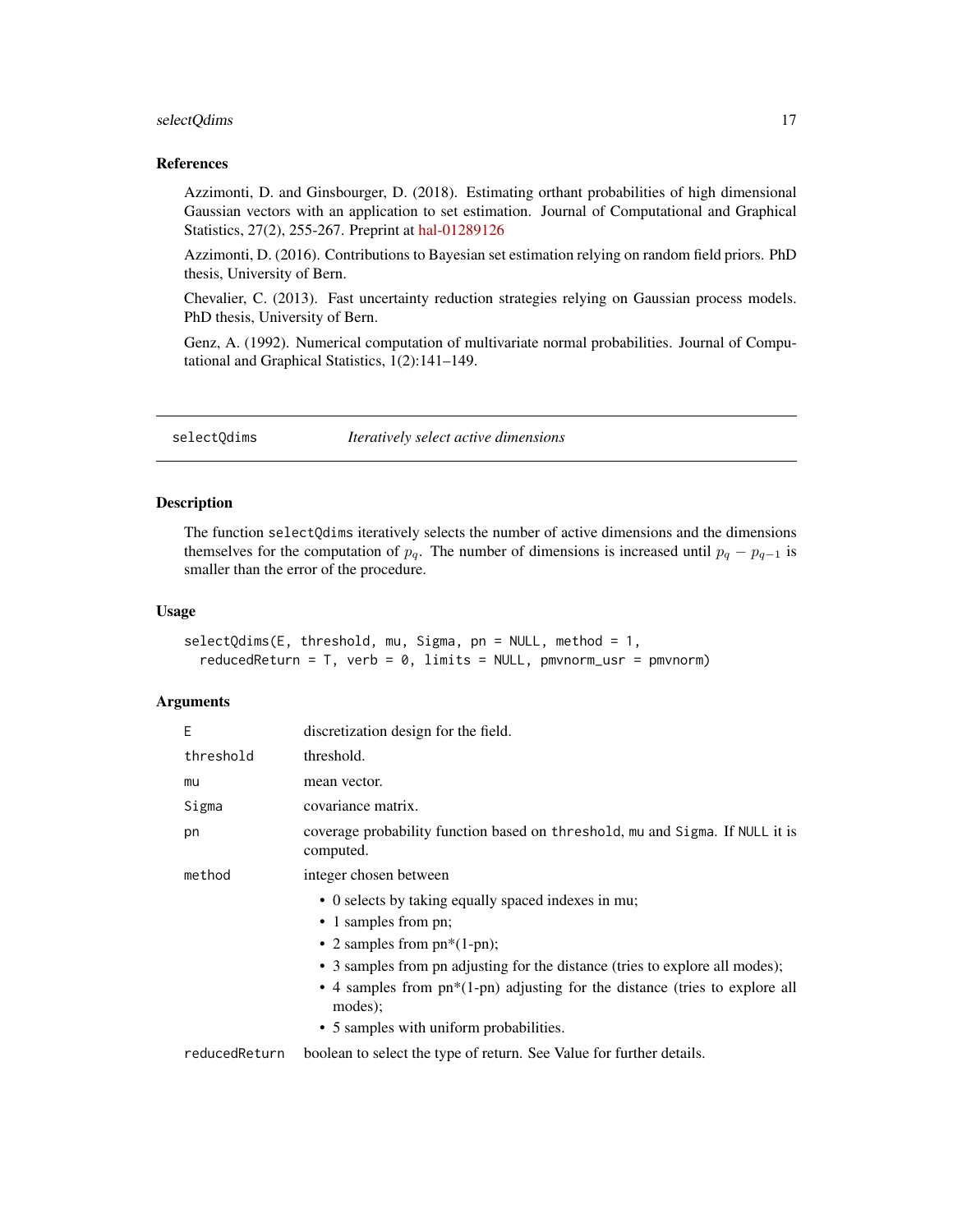<span id="page-17-0"></span>

| verb        | level of verbosity: 0 returns nothing, 1 returns minimal info.                          |
|-------------|-----------------------------------------------------------------------------------------|
| limits      | numeric vector of length 2 with $q$ min and $q$ max. If NULL initialized at $c(10,300)$ |
| pmvnorm_usr | function to compute core probability on active dimensions. Inputs:                      |
|             | • lower: the vector of lower limits of length d.                                        |
|             | • upper: the vector of upper limits of length d.                                        |
|             |                                                                                         |

- mean: the mean vector of length d.
- sigma: the covariance matrix of dimension d.

returns a the probability value with attribute "error", the absolute error. Default is the function [pmvnorm](#page-0-0) from the package mvtnorm.

# Value

If reducedReturn=F returns a list containing

- indQ: the indices of the active dimensions chosen for  $p_q$ ;
- pq: the biased estimator  $p_q$  with attribute error, the estimated absolute error;
- Eq: the points of the design E selected for  $p_q$ ;
- muEq: the subvector of mu selected for  $p_q$ ;
- KEq: the submatrix of Sigma composed by the indexes selected for  $p_q$ .

Otherwise it returns only indQ.

# **References**

Azzimonti, D. and Ginsbourger, D. (2018). Estimating orthant probabilities of high dimensional Gaussian vectors with an application to set estimation. Journal of Computational and Graphical Statistics, 27(2), 255-267. Preprint at [hal-01289126](https://hal.archives-ouvertes.fr/hal-01289126)

Chevalier, C. (2013). Fast uncertainty reduction strategies relying on Gaussian process models. PhD thesis, University of Bern.

Genz, A. (1992). Numerical computation of multivariate normal probabilities. Journal of Computational and Graphical Statistics, 1(2):141–149.

<span id="page-17-1"></span>trmvrnorm\_rej\_cpp *Sample from truncated multivariate normal distribution with C++*

# Description

Simulates realizations from a truncated multivariate normal with mean mu, covariance matrix sigma in the bounds lower upper.

# Usage

```
trmvrnorm_rej_cpp(n, mu, sigma, lower, upper, verb)
```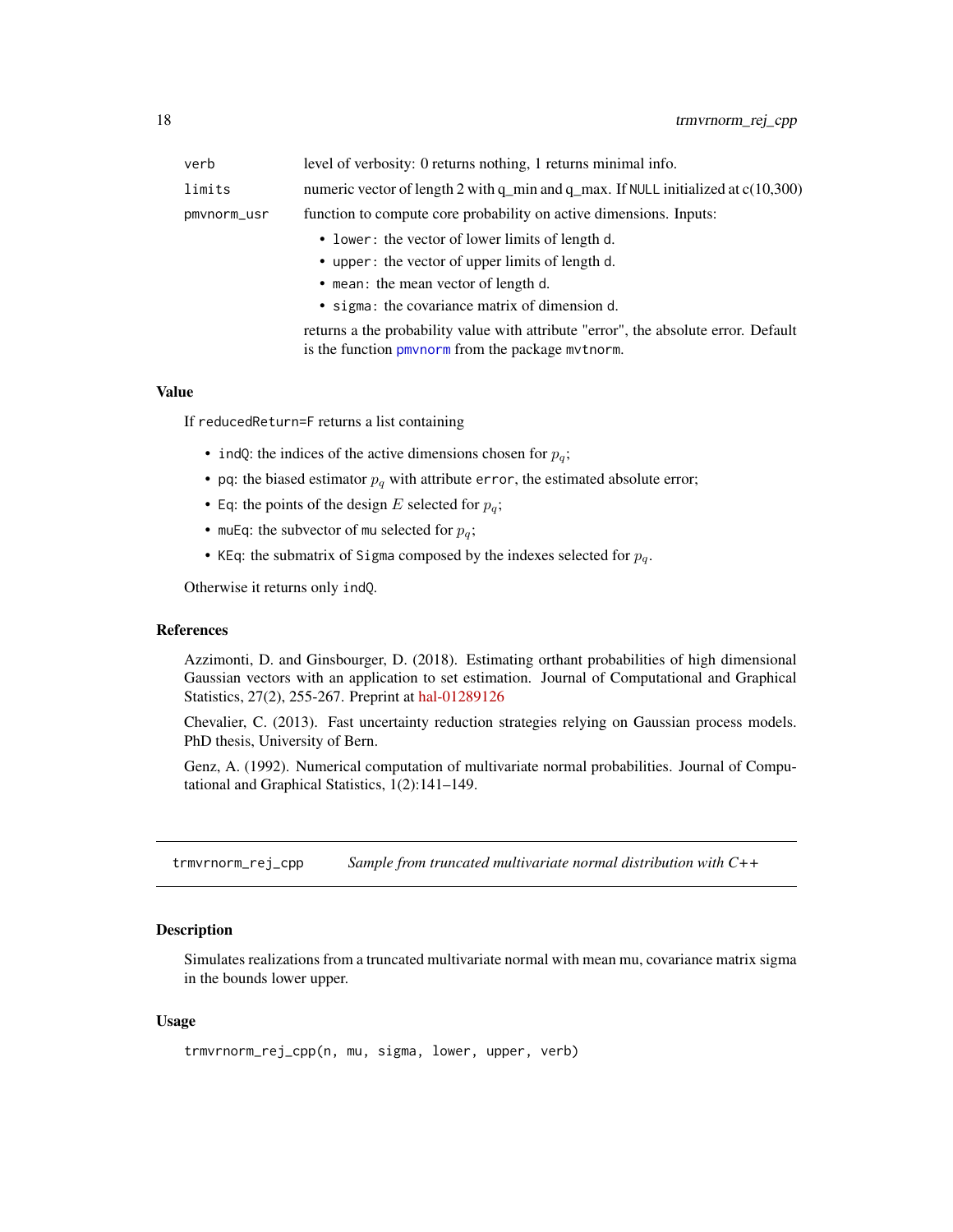# **Arguments**

| n     | number of simulations.                                              |
|-------|---------------------------------------------------------------------|
| mu    | mean vector.                                                        |
| sigma | covariance matrix.                                                  |
| lower | vector of lower bounds.                                             |
| upper | vector of upper bounds.                                             |
| verb  | level of verbosity: if lower than 3 nothing, 3 minimal, 4 extended. |

# Value

A matrix of size  $dx_n$  containing the samples.

# References

Horrace, W. C. (2005). Some results on the multivariate truncated normal distribution. Journal of Multivariate Analysis, 94(1):209–221.

Robert, C. P. (1995). Simulation of truncated normal variables. Statistics and Computing, 5(2):121– 125.

# Examples

```
# Simulate 1000 realizations from a truncated multivariate normal vector
mu < - rep(0,10)Sigma <- diag(rep(1,10))
upper \leq rep(3,10)
lower < -<sub>rep(-0.5,10)</sub>realizations<-trmvrnorm_rej_cpp(n=1000,mu = mu,sigma=Sigma, lower =lower, upper= upper,verb=3)
empMean<-rowMeans(realizations)
empCov<-cov(t(realizations))
# check if the sample mean is close to the actual mean
maxErrorOnMean<-max(abs(mu-empMean))
# check if we can estimate correctly the covariance matrix
maxErrorOnVar<-max(abs(rep(1,200)-diag(empCov)))
maxErrorOnCov<-max(abs(empCov[lower.tri(empCov)]))
## Not run:
plot(density(realizations[1,]))
hist(realizations[1,],breaks="FD")
```
## End(Not run)